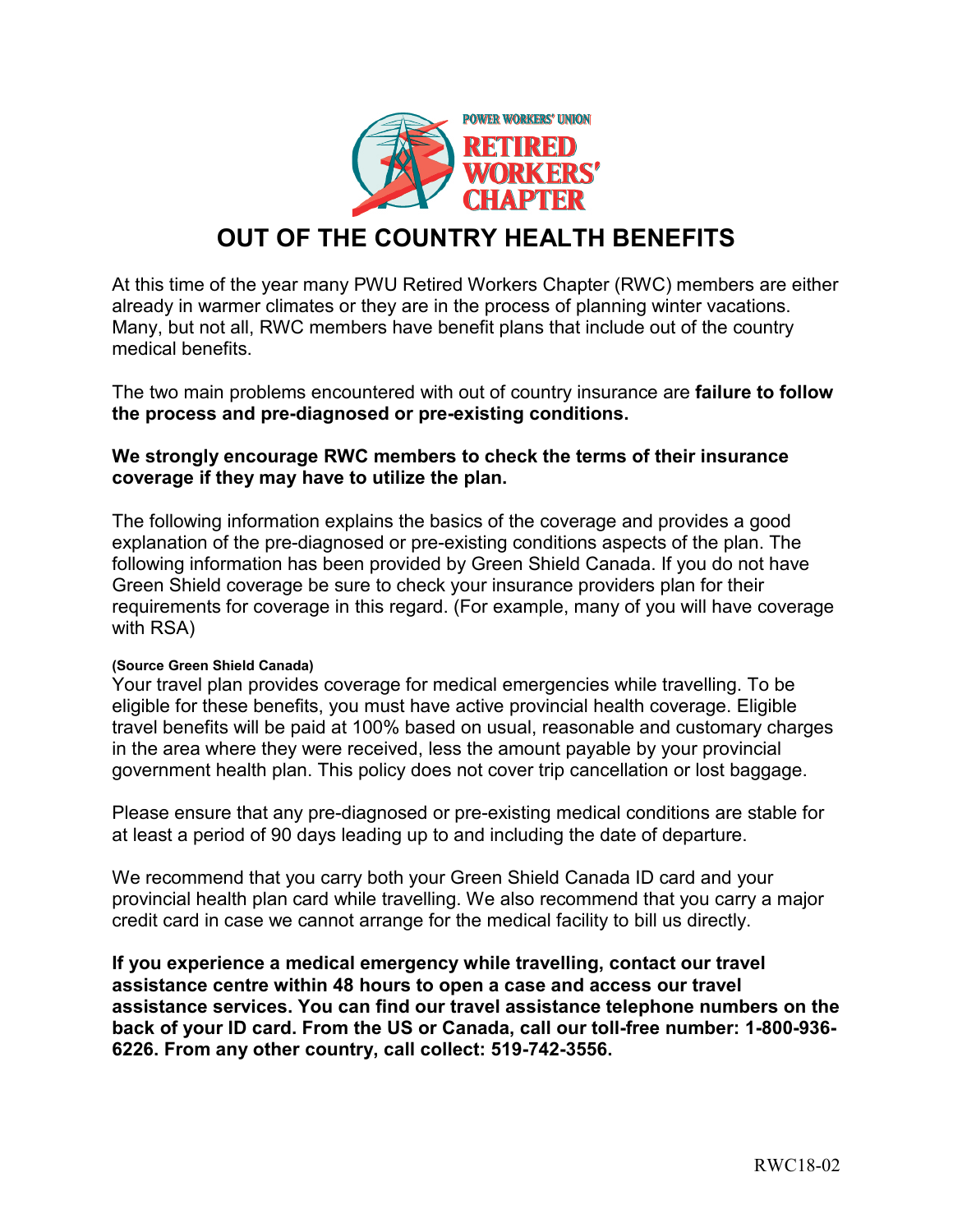Depending on the country you travel to, you may require operator assistance for international calling.

## **Definition of stability added to GSC emergency travel benefit booklet wording (Source Green Shield Canada)**

Your GSC travel benefit does not reimburse expenses for pre-existing or pre-diagnosed medical conditions that are not stable for 90 days before departure. As it's important to understand what this means, we are revising the current language in your benefits booklet to help you assess the stability of your condition before travelling.

Your benefits booklet will be updated with new and improved language the next time it is re-printed or re-posted. In the meantime, here's the definition of "stable" for your reference:

*Stable means that during the 90 days immediately preceding your departure:*

*a) Your pre-existing/pre-diagnosed medical condition:*

*i) has been controlled by the consistent use of the same medications and dosages (excluding changes in medication that regularly occur as part of your ongoing treatment, or decreases in dosage resulting from an improvement in your pre-existing or pre-diagnosed medical condition) prescribed by a legally qualified medical professional;*

*ii) has not, in the reasonable opinion of a legally qualified medical professional, required additional treatment for a recurrence, complications or any other reason related either directly or indirectly to your pre-existing or pre-diagnosed medical condition;*

*b) You have not consulted a legally qualified medical professional for, or had investigated or diagnosed, a new medical condition for which you have not received medical treatment;*

*c) you have not scheduled/are not awaiting any future appointments for non-routine examinations, tests or investigations (including results) for a potentially undiagnosed medical condition; and*

*d) You have not scheduled/are not awaiting any exploratory surgical procedures for an undiagnosed medical condition or surgical procedures for a diagnosed medical condition.*

For all other information about your emergency travel coverage, refer to your benefits booklet.